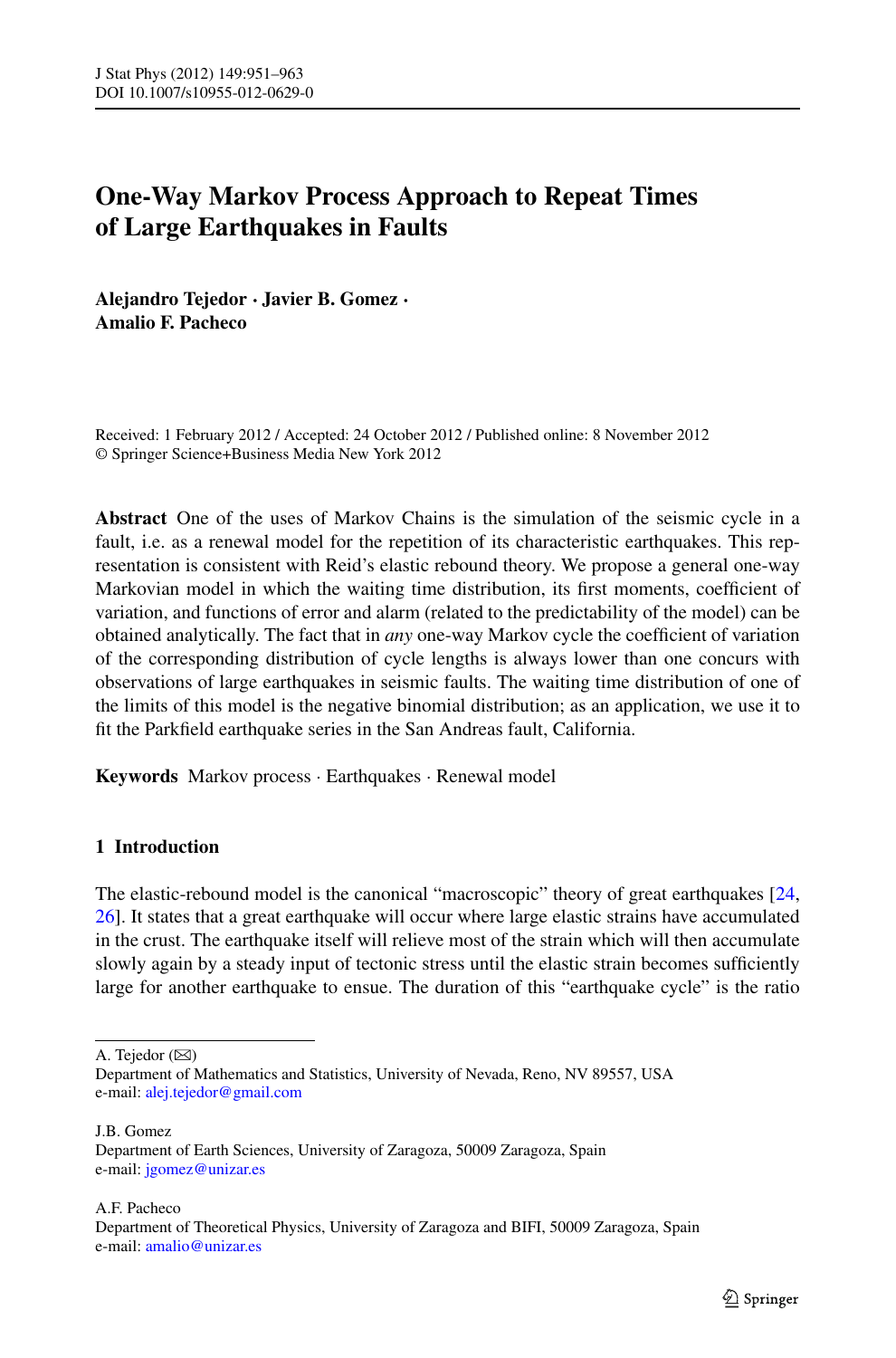of the strain released during an earthquake to the rate of input of tectonic strain by plate motion. The concept of cycle in this context is a fundamentally geologic one that bears little resemblance to other cycles encountered in physics, and is related to the changing strain state of a fault plane as stress steadily accumulates via tectonic plate motion [\[15,](#page-12-2) [19\]](#page-12-3). In the concept of earthquake cycle it is implicit that the stress and strain state of the fault plane after the *k*th large earthquake is statistically indistinguishable from the state after the *(k* − 1*)*th or any previous large earthquake in the same fault.

An outcome of the elastic-rebound model is the idea of characteristic earthquakes [\[1](#page-11-0), [27](#page-12-4), [35](#page-12-5), [36](#page-12-6)]. Although a specific seismic fault or fault segment can produce small earthquakes as well as large ones, an overwhelming part of the stored elastic energy is released by the large ones, which rupture the entire area of the fault (or fault segment) in a repetitive, cyclic manner. As the magnitude of an earthquake is related to the broken area of the fault [[14](#page-11-1)], each fault (or fault segment) tends to produce large earthquakes of the same magnitude; and because these earthquakes release most of the stored elastic energy, their repetition defines the duration of the earthquake cycle. The concept of characteristic earthquake has slowly changed since its definition by [[27](#page-12-4)], but the idea of a series of large repetitive earthquake rupturing periodically an entire fault remain, although not all seismologists adhere to it (e.g., [[17](#page-12-7)]) due to its phenomenological definition.

Because the Earth's crust is heterogeneous and faults are not isolated from each other but communicate through long-range stress-transfer mechanisms [\[3](#page-11-2), [4](#page-11-3), [9](#page-11-4), [28,](#page-12-8) [31](#page-12-9)], the earthquake cycle is not periodic. So, although the elastic-rebound model is in essence deterministic, its application to a heterogeneous and interacting crust implies its translation into a probabilistic framework. Only in this way can it be used for earthquake forecasting purposes.

Several authors have proposed probabilistic versions of the elastic-rebound model, in the shape of probability distribution functions (pdfs) for the duration of the earthquake cycle [[12](#page-11-5), [18](#page-12-10), [20](#page-12-11), [25](#page-12-12), [32](#page-12-13), [33](#page-12-14)]. The rationale of these pdfs ranges from purely statistical (e.g. Utsu [[32](#page-12-13)]) to physically-motivated (e.g. Vázquez-Prada et al. [[33](#page-12-14)]). However, due to the scarcity of registered large earthquakes in a specific fault (usually 4 to 10 earthquakes), the statistics upon which the selection of a specific pdf is based are poor. This means that different pdfs can fit the empirical distribution function.

The variability of the duration of the earthquake cycle can be appropriately defined in the context of a pdf by means of the coefficient of variation,  $\alpha$ , the ratio of the standard deviation  $\sigma$  to the mean  $\mu$  of the pdf.

$$
\alpha = \frac{\sigma}{\mu} \tag{1}
$$

In the seismological literature the coefficient of variation is also known as the *aperiodicity*, a very descriptive name when applied to the duration of the earthquake cycle: when  $\alpha = 0$  the earthquake cycle is perfectly periodic, when  $0 < \alpha < 1$  the earthquake cycle is quasiperiodic, and when  $\alpha > 1$  the earthquake cycle is said to have a *clustering* of events. The case  $\alpha = 1$  is particularly important because the exponential distribution has this property, and the exponential distribution is the pdf of an earthquake cycle where large earthquakes occur in time following a Poisson distribution (i.e., they are random in time).

The predictability of a time series whose events follow a specific pdf is related to its aperiodicity [[22](#page-12-15), [30,](#page-12-16) [37](#page-12-17)]. Applied to the earthquake cycle this means that the predictability of the next large (characteristic) earthquake in a series is related to the aperiodicity of the pdf describing the duration of the cycles: aperiodicities close to zero imply greater predictability than aperiodicities close to one. Sykes and Menke [[29](#page-12-18)] have calculated the aperiodicity of the earthquake cycle of several seismic faults. All the studied faults have aperiodicities smaller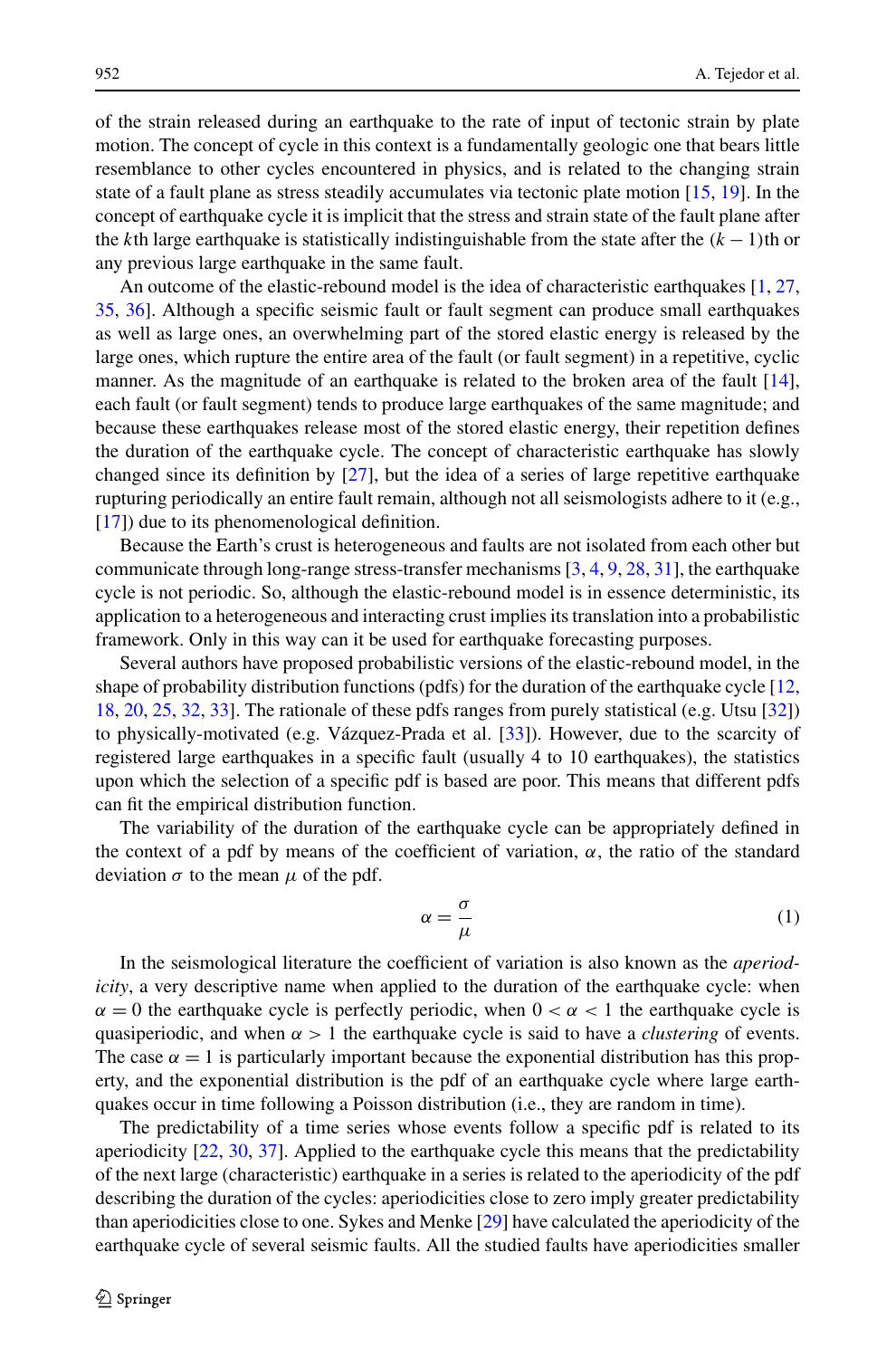<span id="page-2-0"></span>



than 0*.*6, meaning that the earthquake cycle is quasiperiodic. Ellsworth et al. [[8\]](#page-11-6) also studied the aperiodicity of the earthquake cycle in several fault segments and concluded that all of them are between 0*.*11 and 0*.*97. Recently, Abaimov et al. [\[1,](#page-11-0) [2\]](#page-11-7) studied the creeping section of the San Andreas Fault, where instead of through medium or large earthquakes, elastic strain is released in an almost continuous way via small slip events 20 to 100 days apart. The aperiodicity of these slip series is in the range  $0.473 < \alpha < 0.677$  [\[1\]](#page-11-0). It seems, thus, that  $\alpha$  < 1 is a property of the earthquake cycle in seismic faults and that this behavior spans cycles with durations from days to hundreds of years. Can this be reproduced by simple models of single-fault seismicity?

In this paper we propose a general *one-way* Markovian model of the earthquake cycle with aperiodicities lower than 1. The term one-way in this family of models refers to the fact that after a time step, the state of strain in a fault can remain either stationary or grow by a finite amount. In other words, in this model a decrease in the strain, such as could take place in a random walk type model, is forbidden. Time increases in discrete steps and strain is also added in finite units. The *N* positions of the model correspond to states of the system with progressive growing strain. The scheme of this model is shown in Fig. [1,](#page-2-0) for  $N = 6$ .

The relaxation of the system through a sudden and complete loss of strain, which simulates the occurrence of an earthquake, occurs when the *N*th position of chain is reached. In Fig. [1,](#page-2-0) the relaxation is represented by the wavy line.

This article is organized as follows: Sect. [2](#page-3-0) contains the general form of the stochastic matrix of one-way Markov cycles together with the specialization to the case of the Box-Model and the case where all the parameters are equal. This second case is nothing but a Negative Binomial Process. Sections [3](#page-4-0) and [4](#page-5-0) contain the distribution function for the cycle length and the two first moments of that distribution, respectively. The distribution function and first moments of the two particular cases mentioned above are also included. In Sect. [5](#page-6-0), the so called fraction of error and fraction of alarm time are calculated. In Sect. [6,](#page-7-0) using a Negative Binomial Distribution we fit the data of the Parkfield earthquake series. Finally, in Sect. [7](#page-8-0) we write the conclusions. Additionally, we have considered it of interest to explicitly present, for a non trivial case such as  $N = 3$ , how the distribution function in the case where all the parameters are equal tends to the Negative Binomial Distribution. This proof is written in the [Appendix.](#page-10-0)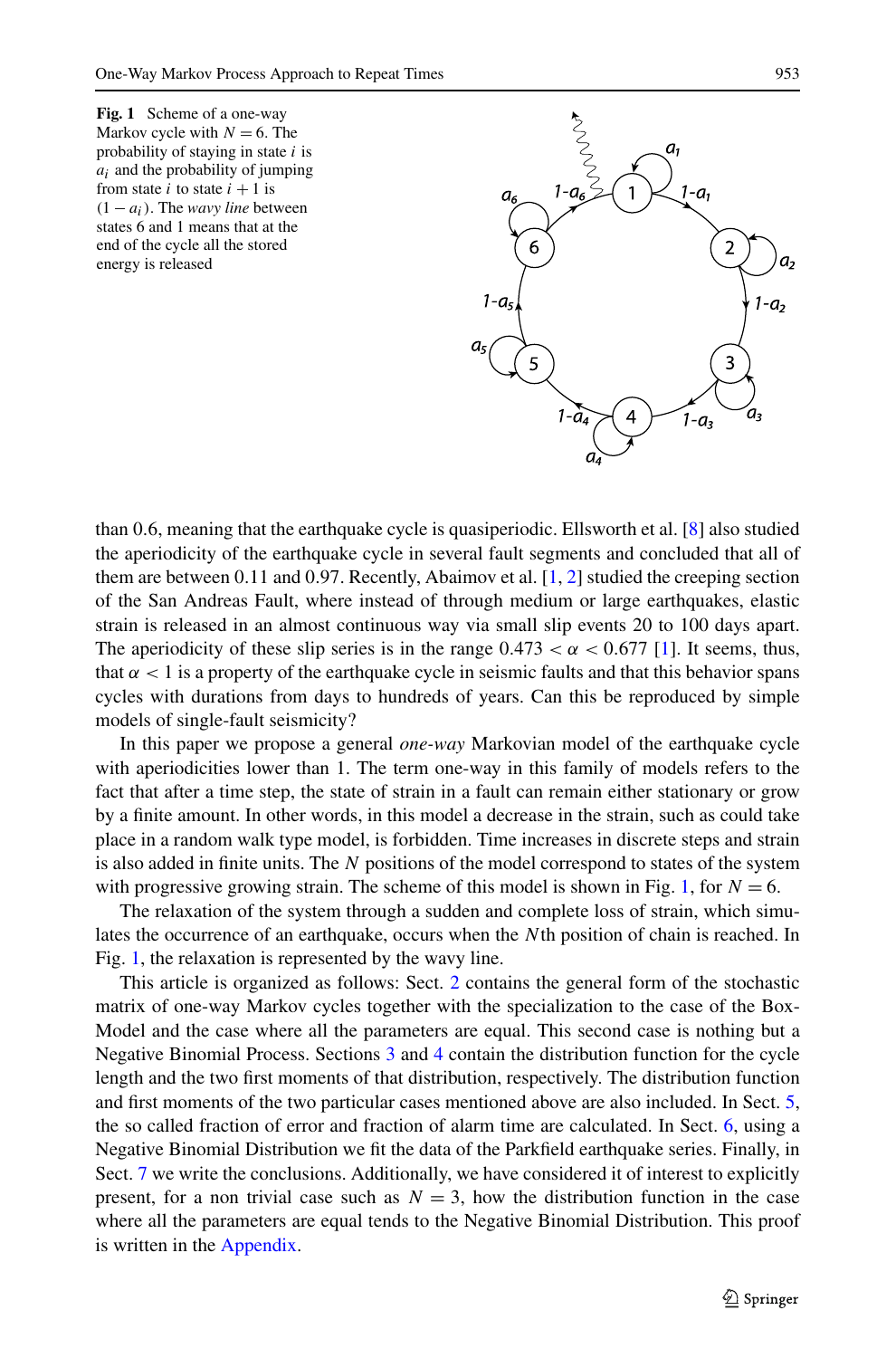#### <span id="page-3-0"></span>**2 One-Way Markov Cycles: Two Particular Cases**

This model can be viewed as an array of *N* sites, or cells. These *N* sites are ordered by the index  $i, i = 1, 2, \ldots, N$ . As in genuine cellular automata, time increases in discrete steps. At the beginning of each cycle  $(i = 1)$ , the array is empty of particles. In the first time step one particle is thrown to hit site 1, the probability of success being  $(1 - a_1)$  and, in consequence, the probability of failure is  $a_1$ . In each failed attempt, the particle than misses the site is lost. Typically, after several failures a particles hits site 1 and is incorporated to the array at this position. Once the first site is occupied, the successive throws of particles are aimed to hit site 2. All is identical to the first case except that now the probability of success is  $(1 - a_2)$ and that of failure is  $a_2$ .

The occupation of site 1 is the first transit of the one-way Markov cycle ant the occupation of site 2 is the second transit. And then is the turn of sites 3*,* 4*,...,N*. When site *N* is occupied, the cycle ends because all the particles accumulated in the array are released in a global relaxation. These simple rules are graphically illustrated in Fig. [1](#page-2-0) and materialized in the Markov matrix [*M*], that for a cycle of size *N* has the form

$$
[M] = \begin{pmatrix} a_1 & 1 - a_1 & 0 & \cdots & 0 & 0 & 0 \\ 0 & a_2 & 1 - a_2 & \cdots & 0 & 0 & 0 \\ 0 & 0 & a_3 & \cdots & 0 & 0 & 0 \\ \vdots & \vdots & \vdots & \ddots & \vdots & \vdots & \vdots \\ 0 & 0 & 0 & \cdots & a_{N-2} & 1 - a_{N-2} & 0 \\ 0 & 0 & 0 & \cdots & 0 & a_{N-1} & 1 - a_{N-1} \\ 1 - a_N & 0 & 0 & \cdots & 0 & 0 & a_N \end{pmatrix}, \quad (2)
$$

where the *N* parameters  $a_i$ ,  $i = 1, 2, 3, \ldots, N$ , are  $0 < a_i < 1$ . Note that, including the size *N*, the number of free parameters in the model is  $N + 1$ . From the point of view of the earthquake cycle defined in Sect. [1,](#page-0-0) if we conceptualize a fault plane as a 2D array of cells and each cell can be either stressed or un-stressed, the probability *ai* of remaining in the same position of the cycle means no increase in stress during time step *i*, while jumping to the next position in the cycle, which occurs with probability  $(1 - a_i)$ , is associated with an increase in stress on the fault plane (i.e., a change of one cell from the un-stressed to the stressed state), thus approaching the final state when all the fault plane is stressed and the large earthquake that terminates the cycle takes place.

Denoting by  $[M]$ <sup>T</sup> the transpose of the Markov matrix, the components of its eigenvector with eigenvalue unity,  $c_i$ , are:

$$
c_i = \frac{1}{C} \prod_{j(\neq i)=1}^{N} (1 - a_j)
$$
  
\n
$$
C = \sum_{i=1}^{N} \prod_{j(\neq i)=1}^{N} (1 - a_j)
$$
\n(3)

where *C* is the normalization factor. The component  $c_i$  is the probability, statistically speaking, of finding the system in the position *i* of the cycle.

A particular case of this general scheme is that of the Box Model (BM) [\[11\]](#page-11-8). This is a cellular automaton where the stochastic filling of a box represents the increase of elastic energy in a fault during the seismic cycle. To visualize the model, consider an array of *N* cells. The position of the cells is irrelevant, but we can assume that they are arranged in the shape of a box. At the beginning of each cycle, the box is completely empty. At each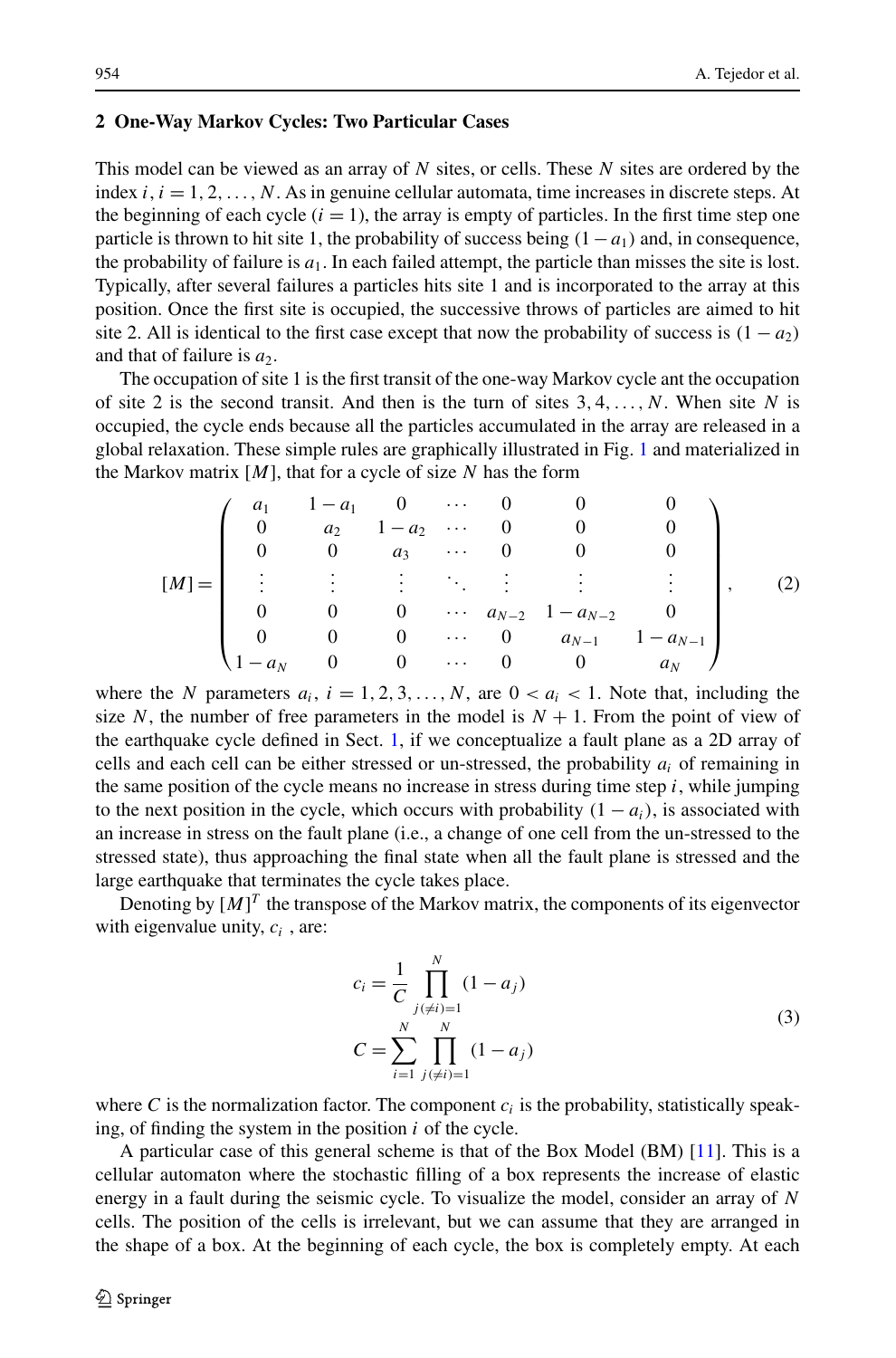time step, one ball is thrown, at random, to one of the cells in the box. That is, each cell has equal probability, 1*/N*, of receiving the ball. If the cell that is chosen is empty, it will become occupied. If it was already occupied, the thrown ball is lost. Thus, each cell can be either occupied by a ball (stressed) or empty (un-stressed). When a new throw completes the occupation of the *N* cells of the box, it topples, becoming completely empty, and a new cycle starts. The emptying of the box after it is full is analogous to the generation of a characteristic earthquake. In this model, the values of the *N* parameters are:

$$
a_i = \frac{i-1}{N} \tag{4}
$$

Another significant particular case corresponds to the case when

$$
a_i = a \quad \forall i \tag{5}
$$

<span id="page-4-0"></span>That is, all the parameters are identical. In such a Markov process, the distribution of the cycle length is that of a Negative Binomial Distribution (NBD) [[7\]](#page-11-9) where the probability of success is  $(1 - a)$  and N successes are required. In other words, the negative binomial distribution is a discrete probability distribution of the number of Bernoulli trials before a specified (non-random) number of successes (denoted *N*) occur. For example, if one throws a die repeatedly until the third time '1' appears  $(N = 3)$ , then the probability distribution of the number of trials (i.e. the sum of '1's and non-'1's) that have been needed will be negative binomial.

#### **3 Distribution Function for the Cycle Lengths**

<span id="page-4-1"></span>The distribution function of the cycle length for a one-way Markov cycle of *N* states,  $P_N(n)$ , can be obtained from the Markov matrix of the system, **M**, by the application of the following three steps: (i) The element of the last row and first column of **M** is changed by a 0. After this pruning, the matrix will be called M'. (ii) The new matrix M' is multiplied by itself *n* − 1 times to obtain  $M^{(n-1)}$  and the element of the first row, last column of this matrix is identified. (iii)  $P_N(n)$  is the product of this selected matrix element times  $1/N$ . The whys of this recipe are explained, for example, in [[34](#page-12-19)]. Using this procedure, one obtains

$$
P_N(n) = \left[ \prod_{i=1}^N (1 - a_i) \right] \left[ \sum_{i=1}^N \frac{a_i^{n-1}}{\prod_{j \neq i}^N (a_i - a_j)} \right]
$$
  
\n
$$
n = N, N + 1, ..., \infty
$$
\n(6)

where *n* represents the length of the cycle expressed in time steps of the model.

This is the general form of the discrete distribution function in any one-way Markov cycle. This formula has been obtained from systematics. That is, after having explicitly calculated  $P_2(n)$ ,  $P_3(n)$ , etc., one deduces that the form of  $P_N(n)$  is what is written in Eq.  $(6)$ .

When these models are applied in seismicity, the fact that until time step  $n = N$  the probability of completing a cycle is null is called a stress shadow, i.e., a time period during which no earthquake can occur in the fault due to the fact that the previous one has release all of the stored energy.

In the two particular cases mentioned above, the Box Model and the Negative Binomial Distribution, one obtains:

$$
P_N(n) = \sum_{i=1}^{N-1} (-1)^{i+1} \binom{N-1}{i-1} \left(1 - \frac{i}{N}\right)^{n-1}
$$
  
\n
$$
n = N, N+1, ..., \infty
$$
\n(7)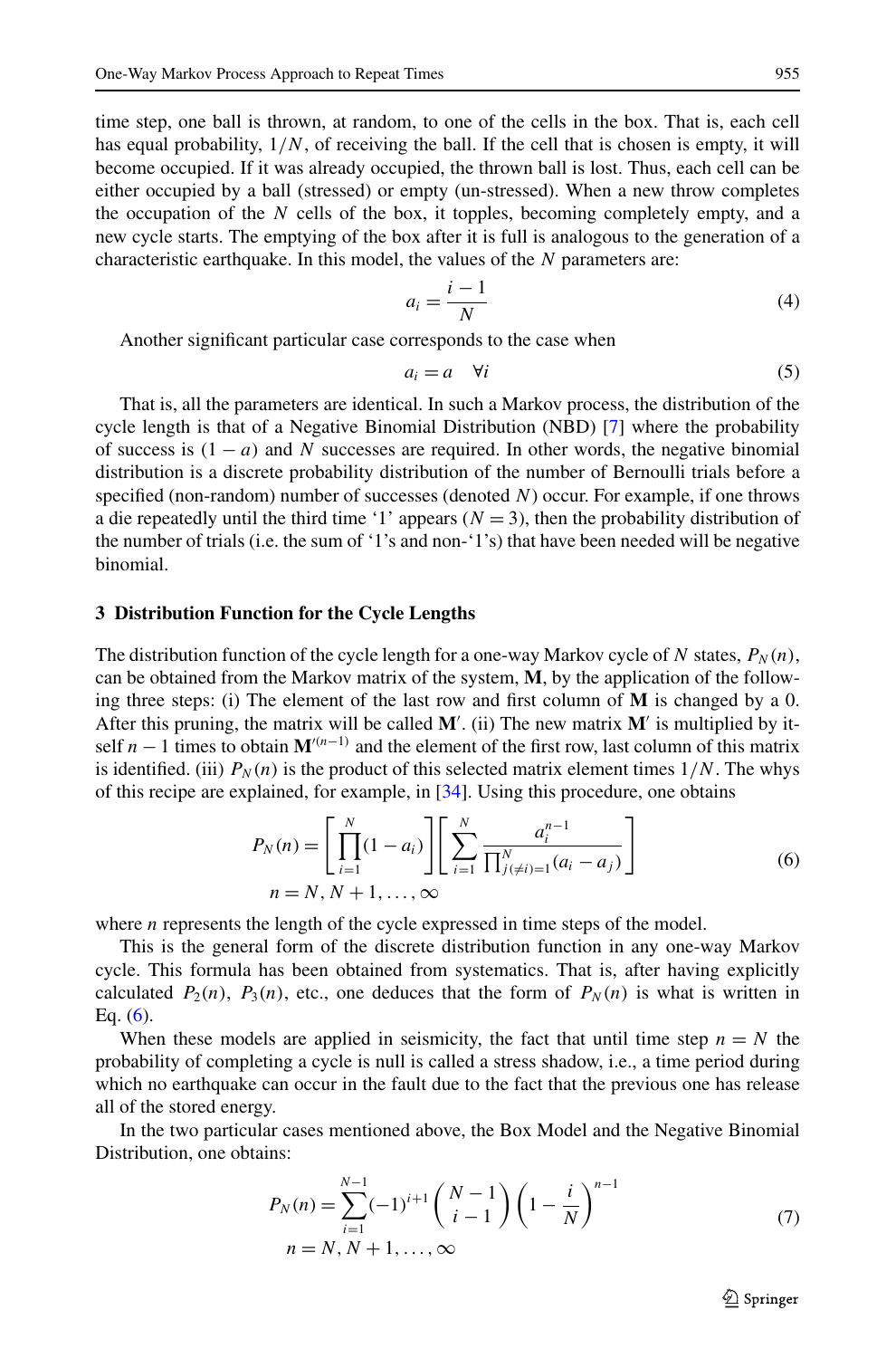<span id="page-5-3"></span><span id="page-5-0"></span>for the BM, and

$$
P_N(n) = (1 - a)^N a^{n-N} \binom{n-1}{N-1}
$$
  
\n
$$
n = N, N + 1, \dots, \infty
$$
\n(8)

for the NBD.

# **4 The Two First Moments**

In a geometric process where the probability of success is  $(1 - a)$ , the mean and variance of the distribution are:

$$
\mu = \frac{1}{1 - a},\tag{9}
$$

and

 $\sigma^2 = \frac{a}{(1 - a)^2}$ . (10)

Thus, the coefficient of variation, or aperiodicity, of a geometric process is

$$
\alpha = \frac{\sigma}{\mu} = a^{1/2} < 1\tag{11}
$$

Therefore, as a one-way Markov cycle is nothing more than a succession of *N* independent geometric processes, the mean and variance can be written as:

$$
\mu = \frac{1}{1 - a_1} + \frac{1}{1 - a_2} + \dots + \frac{1}{1 - a_N},\tag{12}
$$

and

$$
\sigma^2 = \frac{a_1}{(1-a_1)^2} + \frac{a_2}{(1-a_2)^2} + \dots + \frac{a_N}{(1-a_N)^2}.
$$
 (13)

Thus, the aperiodicity,  $\alpha$ , is given by:

<span id="page-5-2"></span>
$$
\alpha = \frac{\left[\frac{a_1}{(1-a_1)^2} + \frac{a_2}{(1-a_2)^2} + \dots + \frac{a_N}{(1-a_N)^2}\right]^{1/2}}{\frac{1}{1-a_1} + \frac{1}{1-a_2} + \dots + \frac{1}{1-a_N}}.
$$
(14)

This aperiodicity is rigorously lower than 1 because the different subprocesses which build the one-way Markov cycle are geometric and independent.

<span id="page-5-1"></span>In the particular case of the NBD, we have:

$$
\mu = \frac{N}{1 - a},\tag{15}
$$

$$
\sigma^2 = \frac{Na}{(1-a)^2},\tag{16}
$$

and

$$
\alpha = \frac{\sigma}{\mu} = \sqrt{\frac{a}{N}}.\tag{17}
$$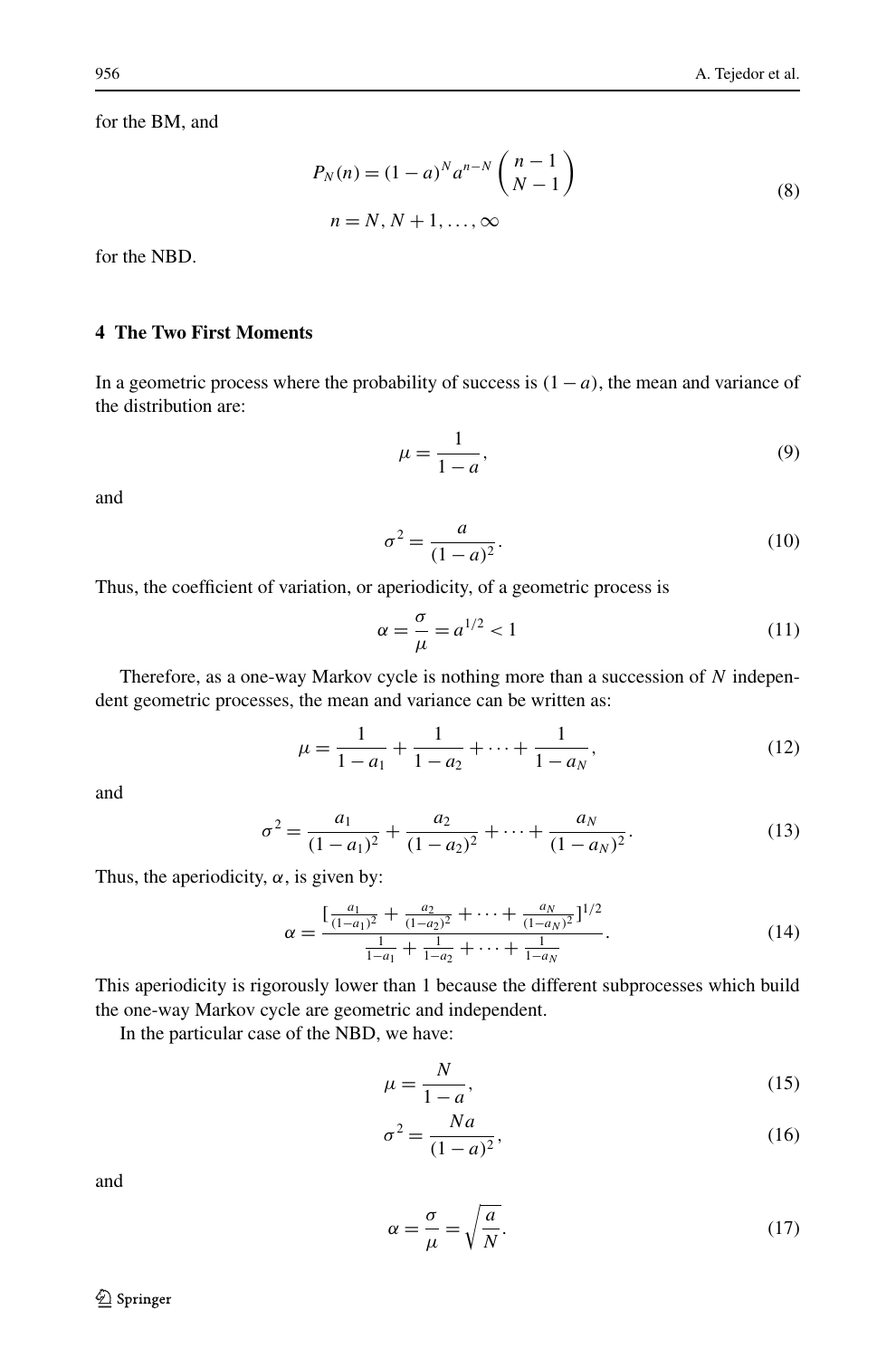#### <span id="page-6-0"></span>**5 Fraction of Error and Fraction of Alarm**

A convenient way to assess the predictability of a time series is by trying to forecast its events by declaring *alarms* at particular times. The aim is to declare alarms before all the events in order not to miss any, but to declare them just before the events in order to minimize the total alarm time. Many strategies can be devised to declare the alarms but there is a reference strategy to which all others can be compared [[16](#page-12-20), [23,](#page-12-21) [34](#page-12-19)]. This strategy consists of setting the alarm a fixed time interval after each event (waiting time) and maintaining it until the occurrence of the event. If the following event in the time series occurs before the alarm is raised, it is counted as a prediction error; if the following event in the time series occurs after the alarm is raised, it is counted as a prediction success and the alarm is then canceled.

The fraction of errors  $f_e$  (number of missed events divided by the total number of events) and the fraction of alarm time  $f_a$  (total alarm time divided by the total duration of the time series) can be computed as a function of the waiting time *n* and the purpose is to find the optimum waiting time. This optimum waiting time depends on the relative importance that failing to predict an event has compared to keeping the alarm on. An objective function, called loss function, *L*, can be defined that incorporates this trade-off in each particular case. One very simple option is  $L = f_e + f_a$ , where both, failure to predict an earthquake and a long alarm time, are equally penalized. Obviously the aim is to find the waiting time  $n = n^*$  that minimizes  $L(n)$ . Depending on the context where an alarm-based prediction strategy is applied, the loss function can be tailored to specific needs [\[21,](#page-12-22) [22](#page-12-15)].

For any thinkable strategy based on the use of alarms, if an earthquake takes place when the alarm is on, the prediction is considered to be a success. If the earthquake takes place when the alarm is off, then it is labeled as a prediction failure. In our general one-way Markov model, and using the above-mentioned strategy, the fraction of error function adopts the form

$$
f_e(n) = \sum_{n'=N}^{n} P(n') = 1 - \sum_{n'=n+1}^{\infty} P(n').
$$
 (18)

Note that  $f_e$  is the accumulated distribution of Eq. [\(6\)](#page-4-1). Performing the sum over the  $n'$  index, the result is:

$$
f_e(n) = 1 - \left[ \prod_{i=1}^N (1 - a_i) \right] \sum_{i=1}^N \left[ \frac{a_i^n}{(1 - a_i)} \frac{1}{\prod_{j \neq i}^N (a_i - a_j)} \right].
$$
 (19)

Regarding the fraction of alarm time function,  $f_a$ , its general form is

$$
f_a(n) = \frac{\sum_{n'=n}^{\infty} P(n')(n'-n)}{\sum_{n'=n}^{\infty} P(n')n'} = \frac{\sum_{n'=n}^{\infty} P(n')(n'-n)}{\mu},
$$
 (20)

and, for the particular case of a one-way Markov cycle, we have:

$$
\mu f_a(n) = \sum_{n'=n}^{\infty} n' P(n') - n \sum_{n'=n}^{\infty} P(n')
$$
  
= 
$$
\left[ \prod_{i=1}^N (1 - a_i) \right] \sum_{i=1}^N \left[ \frac{a_n^i}{\prod_{j(\neq i)=1}^N (a_i - a_j)} \Delta \left( \frac{n}{a_i (1 - a_i)} + \frac{1}{(1 - a_i)^2} \right) \right]
$$
  
- n(1 + P(n) - f\_e(n)). (21)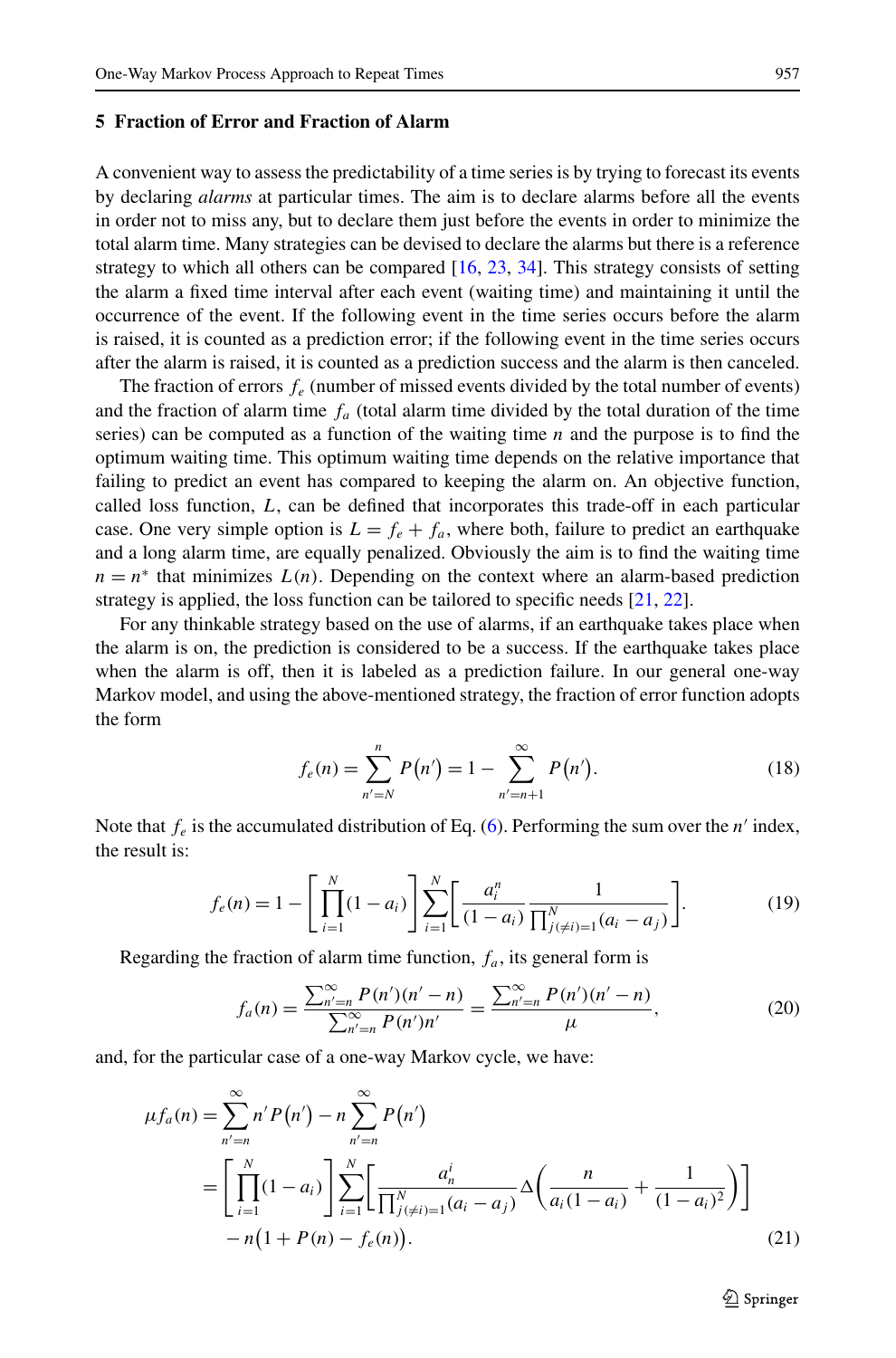#### <span id="page-7-0"></span>**6 Application of the Model to the Parkfield Series**

As said in Sect. [2,](#page-3-0) two particular cases of the models included in the family of one-way Markov cycles are the BM and the NBD. The waiting time distribution of the BM was used in [[11](#page-11-8)] to fit the series of earthquakes occurred at the Parkfield segment of the San Andreas fault in California. Here we will apply a NBD to the same series because it constitutes the best studied sequence of characteristic earthquakes in the world. The mean and aperiodicity of the Parkfield earthquake series are 24.5 years and 0.378 respectively. During the mid 1980s a prediction experiment was set up in this fault segment in order to predict the time of the next earthquake in the series [[6](#page-11-10)]. Finally the earthquake did occur in 2004, but outside the prediction window of the 1985 experiment, demonstrating that a reliable short-term earthquake prediction is still not achievable [[5](#page-11-11)].

<span id="page-7-1"></span>A negative binomial process is a particular case where all the probabilities of advancing in the one-way Markov process are equal. Thus, in principle, in this model one would have to deal with two parameters, *N* and *a*. But this can be simplified if *N* and *a* are related. One interesting possibility is

$$
1 - a = \frac{1}{N},\tag{22}
$$

which corresponds to a statistical process of filling the *N* sites of an array *in an ordered way* (note the difference with the Box Model, where the filling process is not ordered). Thus, in this particular case the occupation of any site is a geometric process with a probability of success equal to  $1/N$  while  $(N - 1)/N$  is the probability of failure. Inserting Eq. ([22](#page-7-1)) into Eq. [\(17\)](#page-5-1), we obtain the aperiodicity of this concrete model:

$$
\alpha = \frac{\sqrt{N-1}}{N}.\tag{23}
$$

The aperiodicity has a maximum value of 0.5 for  $N = 2$  and then decays monotonously to 0 as *N* tends to  $\infty$ .

We will fit the Parkfield series of earthquakes to this model using the method of moments. First, we will choose the value of *N* for which the aperiodicity is nearest to that of the Parkfield series,  $\alpha = 0.378$ . The result is  $N = 6$ , for which  $\alpha = 0.373$ . From Eq. [\(15\)](#page-5-2), the mean value of *n* in this model is  $N^2$  and thus for  $N = 6$  the mean is equal to 36 time steps. Because the actual mean of the Parkfield series is 24.62 years, one step of the model corresponds to  $24.62/36 = 0.68$  years, or around 8 months.

<span id="page-7-2"></span>As the last earthquake of the series occurred on September 28, 2004 and the period of stress shadow is  $6 \times 8 = 48$  months, it ended in September 2008. Therefore the occurrence of the next event now (2012) is not forbidden by this model, although the probability is very low.

Now the parameters are already fixed and using Eq. ([8](#page-5-3)), the pdf for the fit is

$$
P_6(n) = \left(\frac{1}{6}\right)^6 \left(\frac{5}{6}\right)^{n-6} {n-1 \choose 5}, \quad n = 6, 7, ..., \infty.
$$
 (24)

In Fig. [2](#page-8-1) we have superimposed the cumulative histogram (empirical distribution function) of the Parkfield series to the cumulative distributions of the NBD and other five models used in the literature  $[10, 12]$  $[10, 12]$  $[10, 12]$ . It is quite obvious from the figure that the performance of all six models is good and very similar, including the NBD. Indeed, the residuals for the NBD evaluated at the midpoints of the horizontal segments of the empirical distribution function are the lowest of the six tested models.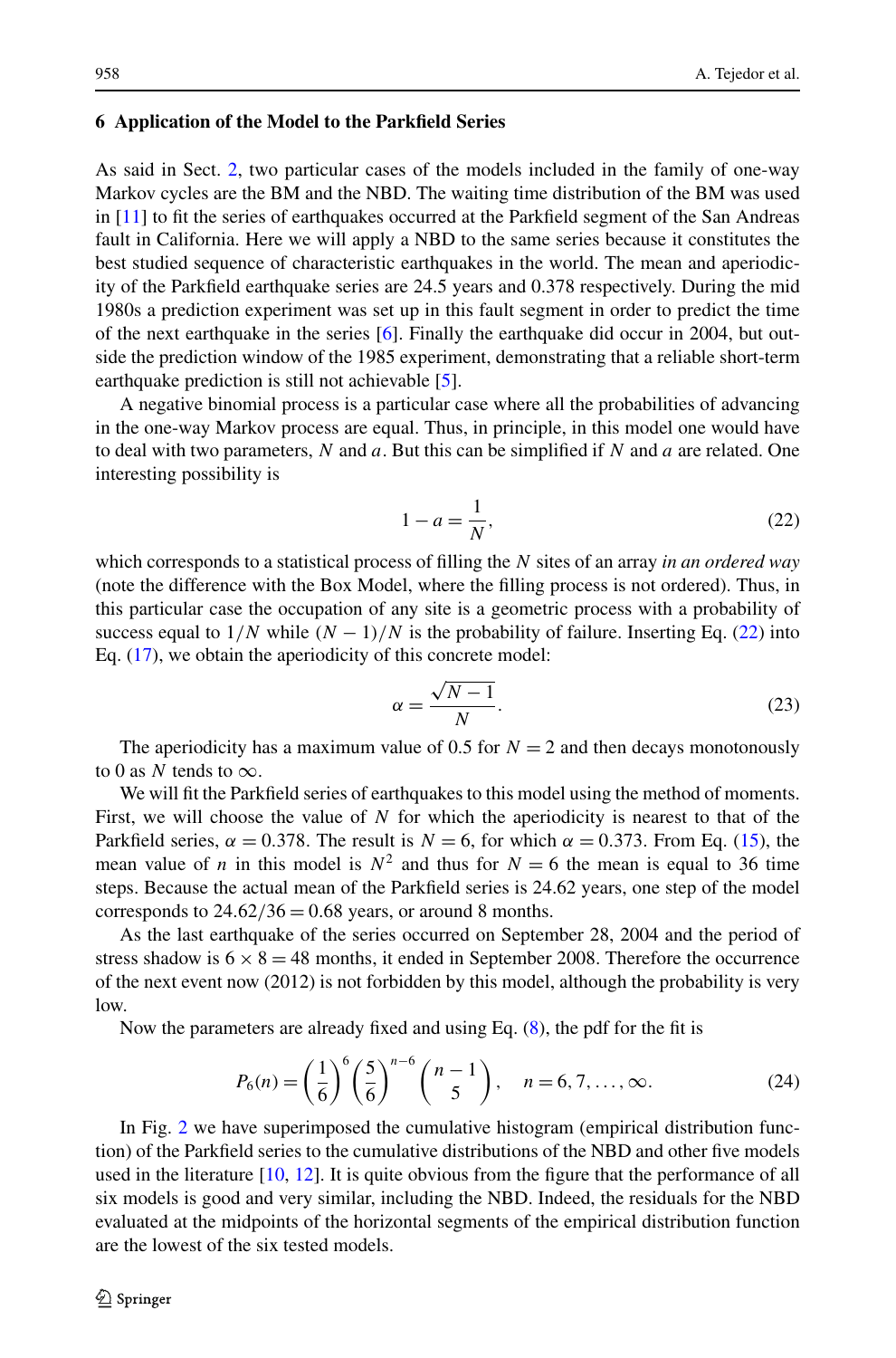<span id="page-8-1"></span>

<span id="page-8-2"></span>The hazard rate corresponding to  $P_N(n)$  is defined as:

$$
h_N(n) = \frac{P_N(n)}{\sum_{i=n}^{\infty} P_N(i)}.
$$
\n(25)

The hazard rate is the probability for an earthquake to occur at time step *n* on the condition that it has not occurred until time step  $n - 1$ . However, in the seismological literature is customary to express the likelihood of an earthquake using the yearly conditional probability of earthquake occurrence,  $P(n|\tau = 1$  year), instead of the hazard rate. This function gives the probability of having an earthquake during the next year provided it has not occurred before:

$$
P_N(n|\tau = 1 \text{ year}) = \frac{S_N(n+\tau) - S_N(n)}{1 - S_N(n-1)},
$$
\n(26)

where  $S_N(n) = \sum_{i=N}^n P_N(n)$  is the cumulative distribution function.

Both the hazard rate and the yearly conditional probability functions for the NBD reach a constant value for large times. Inserting Eq. ([24\)](#page-7-2) into Eq. ([25\)](#page-8-2) one easily obtains that, for long times,

$$
\lim_{n \to \infty} h_N(n) = \frac{1}{N}.\tag{27}
$$

As an example, the asymptotic (large time) hazard rate for the Parkfield series is  $h_6(\infty)$  = 1*/*6 = 0*.*1667, while the present hazard rate (for the end of the year 2012) is 0.0033, a 2 % of the maximum hazard rate.

<span id="page-8-0"></span>The yearly conditional probability function for the Parkfield series is illustrated in Fig. [3](#page-9-0). Again, as in Fig. [2](#page-8-1), the NBD and five other models are compared. The present yearly probability of earthquake occurrence is 0.004, i.e., there is a 0.4 % probability of having an earthquake in the following 12 months. Obviously this probability is low because the earthquake cycle is in its early stages. When the cycle is at its average duration, 24.62 years, the yearly probability is  $6\%$  (Fig. [3](#page-9-0)).

## **7 Conclusions**

We have introduced a family of models, one-way Markov cycles, for the description of the repetitive occurrence of earthquakes in faults. We have calculated the form of the distribution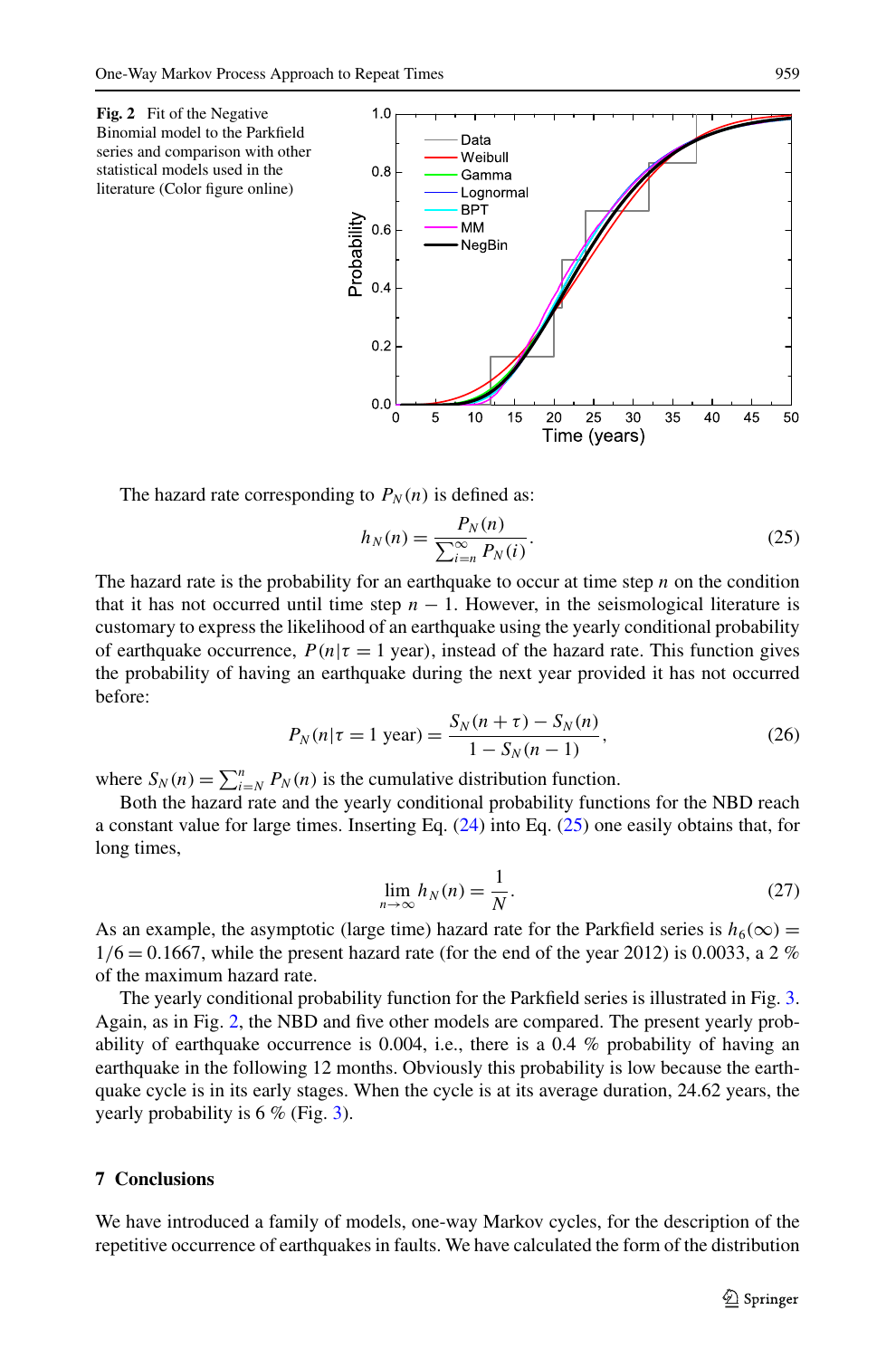<span id="page-9-0"></span>



function for the cycle length. The number of independent parameters, *N*, coincides with the number of positions in the Markov cycle, each one corresponding to a transition probability  $(1 - a_i)$  to the next state in the cycle  $(i = 1, 2, ..., N)$ . The first moments of this distribution are easily calculated bearing in mind that a one-way Markov cycle is nothing more than a succession of *N* independent geometric processes. Thus, these moments are written as the sum of the mean, or variance, of the *N* stages of the cycle. Most properties of this family of models can be obtained analytically, an interesting result in itself. Two of such properties are the fraction of error to predict and the fraction of alarm time, basic functions to assess the predictability of earthquake renewal models [\[13\]](#page-11-13).

The above enumerated properties of the model nicely match Reid's theoretical vision of the mechanism of how earthquakes are generated  $[15]$ . As commented on in the Introduction, data on the recurrence of large earthquakes in well documented seismic faults indicate that their aperiodicity is always lower than unity  $[1, 2, 8, 29]$  $[1, 2, 8, 29]$  $[1, 2, 8, 29]$  $[1, 2, 8, 29]$  $[1, 2, 8, 29]$  $[1, 2, 8, 29]$  $[1, 2, 8, 29]$  $[1, 2, 8, 29]$  $[1, 2, 8, 29]$ . Because the aperiodicity (coefficient of variation) of the distribution of cycle lengths in any one-way Markov cycle is also lower than unity, this family of models can be used as general renewal models of earthquake recurrence.

Two limit cases of one-way Markov cycles are the Box Model (BM) and the Negative Binomial Model (NBM). The first was already used by the authors to evaluate the predictability of the Parkfield, California, series of earthquakes [[11](#page-11-8)]. Here we have applied the NBM to the same earthquake series and shown that it gives competitive results in comparison to several other renewal models used in the literature. However, while renewal models using known distributions such as gamma, Weibull, log-normal, etc. are pure fits to earthquake data, our model at least provides a naïve view of the process of loading and relaxation of a fault. This relationship between the model and the physics of a fault, together with the conclusion that one-way Markov cycles always have aperiodicities lower than one (in agreement with observations), are the main results of our study.

**Acknowledgements** This work was supported by the Spanish DGICYT (Project FIS2010-19773). AFP would like to thank Jesús Asin, Jesús Bastero, Leandro Moral and Carmen Sanguesa who always help with a smile.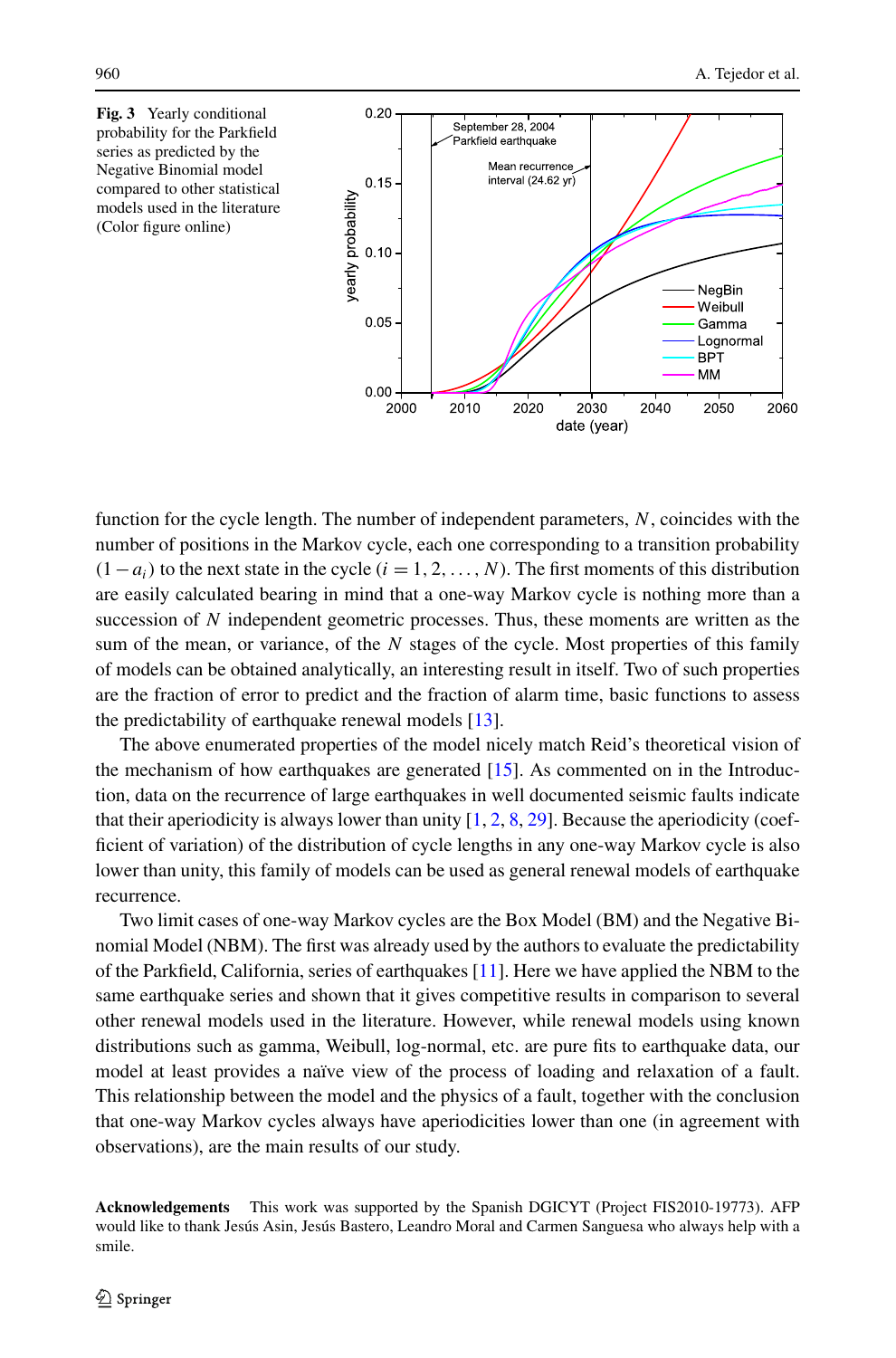#### <span id="page-10-1"></span><span id="page-10-0"></span>**Appendix: The Negative Binomial Distribution as a Limit: Case** *N* **= 3**

In this Appendix we show explicitly that, for  $N = 3$ , the limit of Eq. ([6](#page-4-1)) when the three parameters are equal is Eq. ([8\)](#page-5-3). For simplicity in the notation, let us call  $a_1 = a$ ,  $a_2 = b$ ,  $a_3 = c$ . Eq. [\(6\)](#page-4-1) for  $N = 3$  reads as follows:

$$
\frac{P_3(n)}{K} = \frac{a^{n-1}}{(a-b)(a-c)} + \frac{b^{n-1}}{(b-a)(b-c)} + \frac{c^{n-1}}{(c-a)(c-b)}
$$
\n
$$
K = (1-a)(1-b)(1-c) \tag{28}
$$

<span id="page-10-2"></span>To carry out the limit, we introduce new variables *x* and *y*.

$$
a = xc
$$
  
\n
$$
b = yc
$$
 (29)

<span id="page-10-3"></span>The limit we seek will be implemented by tending  $x$  and  $y$  to 1. Substituting the new variables into Eq. ([28](#page-10-1)), the result is:

$$
\frac{c^{n-1}x^{n-1}}{c^2(x-y)(x-1)} + \frac{c^{n-1}y^{n-1}}{c^2(y-x)(y-1)} + \frac{c^{n-1}}{c^2(1-x)(1-y)}
$$

$$
= c^{n-3} \left[ \frac{x^{n-1}(y-1) - y^{n-1}(x-1) + (x-y)}{(x-y)(x-1)(y-1)} \right]
$$
(30)

Elaborating Eq.  $(30)$  $(30)$  $(30)$  slightly, we obtain:

$$
\frac{c^{n-3}}{(x-y)(x-1)(y-1)} \left[ y(x^{n-1}-1) - x(x^{n-2}-1) - y^{n-1}(x-1) \right] \tag{31}
$$

Henceforth it is convenient to use the following type of polynomials:

$$
P_n(x) = x^n + x^{n-1} + x^{n-2} + \dots + x + 1
$$
  
\n
$$
P_n(1) = n + 1
$$
  
\n
$$
P_n(x, y) = x^n + x^{n-1}y + x^{n-2}y^2 + \dots + xy^{n-1} + y^n
$$
\n(32)

<span id="page-10-4"></span>These polynomials fulfill the so-called cyclotomic property, namely

$$
(xn - 1) = (x - 1)Pn-1(x)
$$
  
\n
$$
(xn - yn) = (x - y)Pn-1(x, y)
$$
 (33)

So, dividing the second factor in Eq. [\(31\)](#page-10-3) by  $(x - 1)$  we obtain

$$
\frac{c^{n-3}}{(x-y)(y-1)} \left[ yP_{n-2}(x) - xP_{n-3}(x) - y^{n-1} \right]
$$
  
= 
$$
\frac{c^{n-3}}{(x-y)(y-1)} \left[ y(P_{n-3}(x) + x^{n-2}) - xP_{n-3}(x) - y^{n-1} \right]
$$
  
= 
$$
\frac{c^{n-3}}{(x-y)(y-1)} \left[ (y-x)P_{n-3}(x) + y(x^{n-2} - y^{n-2}) \right]
$$
(34)

Now we divide the second factor of Eq.  $(34)$  by  $(x - y)$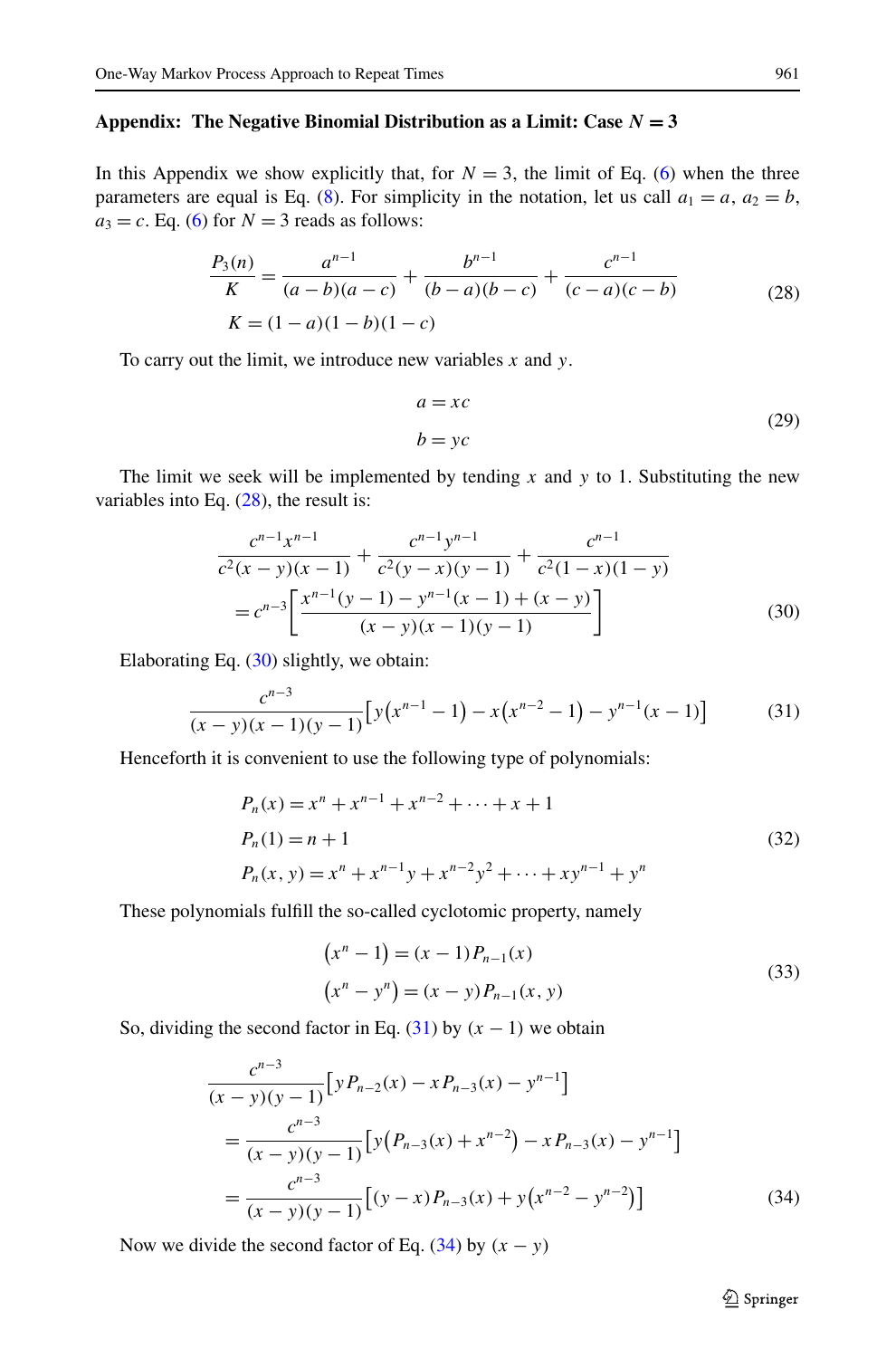<span id="page-11-14"></span>
$$
\frac{c^{n-3}}{(y-1)}[yP_{n-3}(x, y) - P_{n-3}(x)]
$$
\n
$$
= \frac{c^{n-3}}{(y-1)}[y(x^{n-3} + x^{n-4}y + x^{n-5}y^2 + \dots + xy^{n-4} + y^{n-3})
$$
\n
$$
- (x^{n-3} + x^{n-4} + \dots + x + 1)]
$$
\n
$$
= \frac{c^{n-3}}{(y-1)}[(y-1)x^{n-3} + (y^2-1)x^{n-4} + \dots + (y^{n-4}-1)x^2
$$
\n
$$
+ (y^{n-3} - 1)x + (y^{n-2} - 1)]
$$
\n
$$
= c^{n-3}[x^{n-3} + x^{n-4}P_1(y) + x^{n-5}P_2(y) + \dots + x^2P_{n-5}(y) + xP_{n-4}(y) + P_{n-3}(y)]
$$
\n(35)

Returning to Eq. [\(28\)](#page-10-1), using Eq. ([35](#page-11-14)), and performing the limit  $x, y \rightarrow 1$ , we obtain:

$$
\lim_{x,y \to 1} P_3(n) = (1-c)^3 c^{n-3} [1+2+3+\dots+(n-3)+(n-2)]
$$
  
=  $(1-c)^3 c^{n-3} \frac{(n-1)(n-2)}{2}$  (36)

<span id="page-11-7"></span><span id="page-11-0"></span>This formula coincides with Eq.  $(8)$  when  $N = 3$ 

$$
P_3(n) = (1 - c)^3 c^{n-3} \binom{n-1}{2}
$$
  
\n
$$
n = 3, 4, ..., \infty
$$
\n(37)

## <span id="page-11-11"></span><span id="page-11-10"></span><span id="page-11-3"></span><span id="page-11-2"></span>**References**

- 1. Abaimov, S., Turcotte, D., Rundle, J.: Recurrence-time and frequency-slip statistics of slip events on the creeping section of the San Andreas fault in central California. Geophys. J. Int. **170**, 1289–1299 (2007)
- <span id="page-11-9"></span>2. Abaimov, S., Turcotte, D., Shcherbakov, R., Rundle, J., Yakovlev, G., Goltz, C., Newman, W.: Earthquakes: recurrence and interoccurrence times. Pure Appl. Geophys. **165**, 777–795 (2008)
- <span id="page-11-6"></span>3. Ammon, C., Kanamori, H., Lay, T.: A great earthquake doublet and seismic stress transfer cycle in the central Kuril islands. Nature **541**, 561–565 (2008)
- <span id="page-11-4"></span>4. Aoi, S., Enescu, B., Suzuki, W., Asano, Y., Obara, K., Kunugi, T., Shiomi, K.: Stress transfer in the Tokai subduction zone from the 2009 Sugura Bay earthquake in Japan. Nat. Geosci. **3**, 496–500 (2010)
- <span id="page-11-12"></span>5. Bakun, W.: Implications for prediction and hazard assessment from the 2004 Parkfield earthquake. Nature **437**, 969–974 (2005)
- <span id="page-11-8"></span>6. Bakun, W., Lindh, A.: The Parkfield, California, earthquake prediction experiment. Science **229**, 619– 624 (1985)
- <span id="page-11-5"></span>7. Canavos, G.C.: Applied Probability and Statistical Methods. Little Brown, Boston (1984)
- <span id="page-11-13"></span>8. Ellsworth, W.L., Matthews, M.V., Nadeau, R.M., Nishenko, S.P., Reasenberg, P.A., Simpson, R.W.: A physically-based earthquake recurrence model for estimation of long-term earthquake probabilities. U.S. Geol. Surv. Open File Rep. **99**, 552 (1999)
- <span id="page-11-1"></span>9. Freed, A.: Earthquake triggering by static, dynamic and postseismic stress transfer. Annu. Rev. Earth Planet. Sci. **33**, 335–367 (2005)
- 10. Gómez, J.B., Pacheco, A.: The minimalist model of characteristic earthquakes as a useful tool for description of the recurrence of large earthquakes. Bull. Seismol. Soc. Am. **94**(5), 1960–1967 (2004)
- 11. González, A., Gómez, J.B., Pacheco, A.F.: The occupation of box as a toy model for the seismic cycle of a fault. Am. J. Phys. **73**(10), 946–952 (2005)
- 12. González, A., Gómez, J.B., Pacheco, A.F.: Updating seismic hazard at Parkfield. J. Seismol. **10**, 131–135 (2006)
- 13. Kagan, Y.: On earthquake predictability measurement: information score and error diagram. Pure Appl. Geophys. **164**, 1947–1962 (2007)
- 14. Kanamori, H., Anderson, D.L.: Theoretical basis of some empirical relations in seismology. Bull. Seismol. Soc. Am. **65**, 1073 (1975)